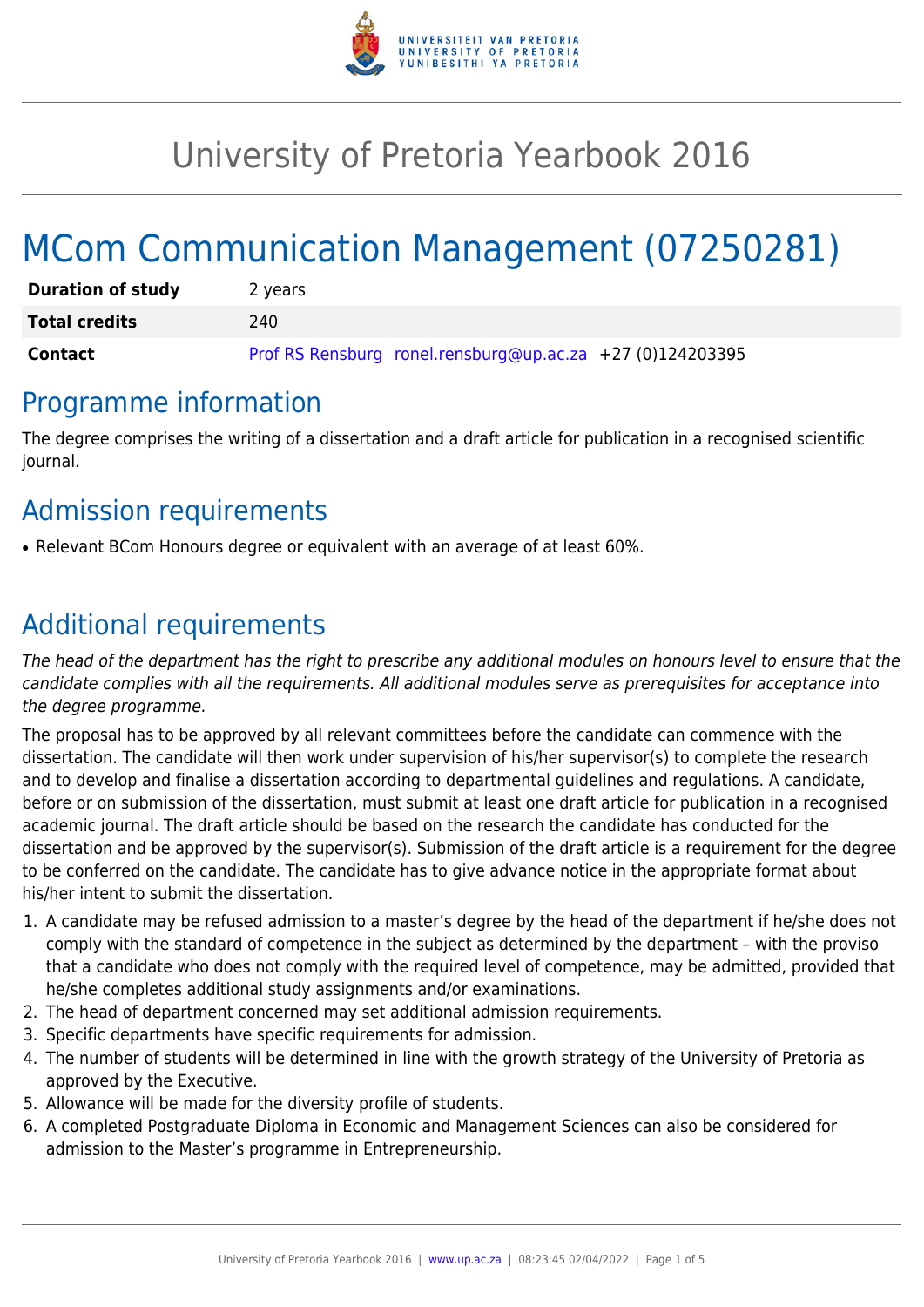

All MCom candidates need to have adequate knowledge of Management, Financial and Economic Sciences as well as Statistics, as determined by the head of department concerned, in consultation with the Dean. A pass mark in the following modules:

- Financial accounting 1 (FRK 111 and FRK 121/122);
- Economics 1 (EKN 110 and EKN 120):
- Statistics 1 (STK 110 and STK 120) and one of the following:
- Business management 1 (OBS 114 and OBS 124); or
- Marketing management 1 (BEM 110 and BEM 122); or
- Public administration 1 (PAD 112 and PAD 122); or
- Industrial and organisational psychology (BDO 110 and BDO 120) or equivalent modules passed at another institution as approved by the head of the department concerned in consultation with the Dean.

### Other programme-specific information

The weight of the research component (dissertation and draft article for publication) contributes 100% towards the total requirements for the degree. All prescribed modules are a prerequisite to the dissertation.

## Examinations and pass requirements

The pass mark for both a dissertation and a mini-dissertation is 50%. The provisions regarding pass requirements for dissertations, contained in General Regulation G.12.2, apply mutatis mutandis to minidissertations. A pass mark of at least 50% is required in the examination of each module.

### Research information

#### **Dissertations/mini-dissertations/research reports, curricula and modules**

- 1. The degree programme requires that a dissertation/mini-dissertation/research article must be submitted in a field of study chosen from the fields covered for the honours degree, provided that the Dean may, on the recommendation of the head of department concerned, approve the replacement of the required dissertation by the successful completion of a prescribed number of module credits and a mini-dissertation/research article.
- 2. Information on modules, credits and syllabi is available, on request, from the head of department concerned.
- 3. A module in Research Methodology is compulsory in all programmes. The Dean may, on the recommendation of the head of department concerned, waive the prerequisites.
- 4. Sufficient number of bound copies of the thesis/dissertation must be submitted to the Head: Student Administration for examination, after permission is granted by the supervisor.

#### **Article for publication**

A dean may require, before or on submission of a dissertation, the submission of a draft article for publication to the supervisor. The draft article should be based on the research that the student has conducted for the dissertation and be approved by the supervisor concerned. The supervisor should then have the opportunity to take the paper through all the processes of revision and resubmission as may be necessary and/or appropriate in order to achieve publication.

#### **Submission of dissertation**

A dissertation is submitted to the Head: Student Administration, before the closing date for the various graduation ceremonies as announced annually.

For examination purposes, a student must, in consultation with the supervisor, submit a sufficient number of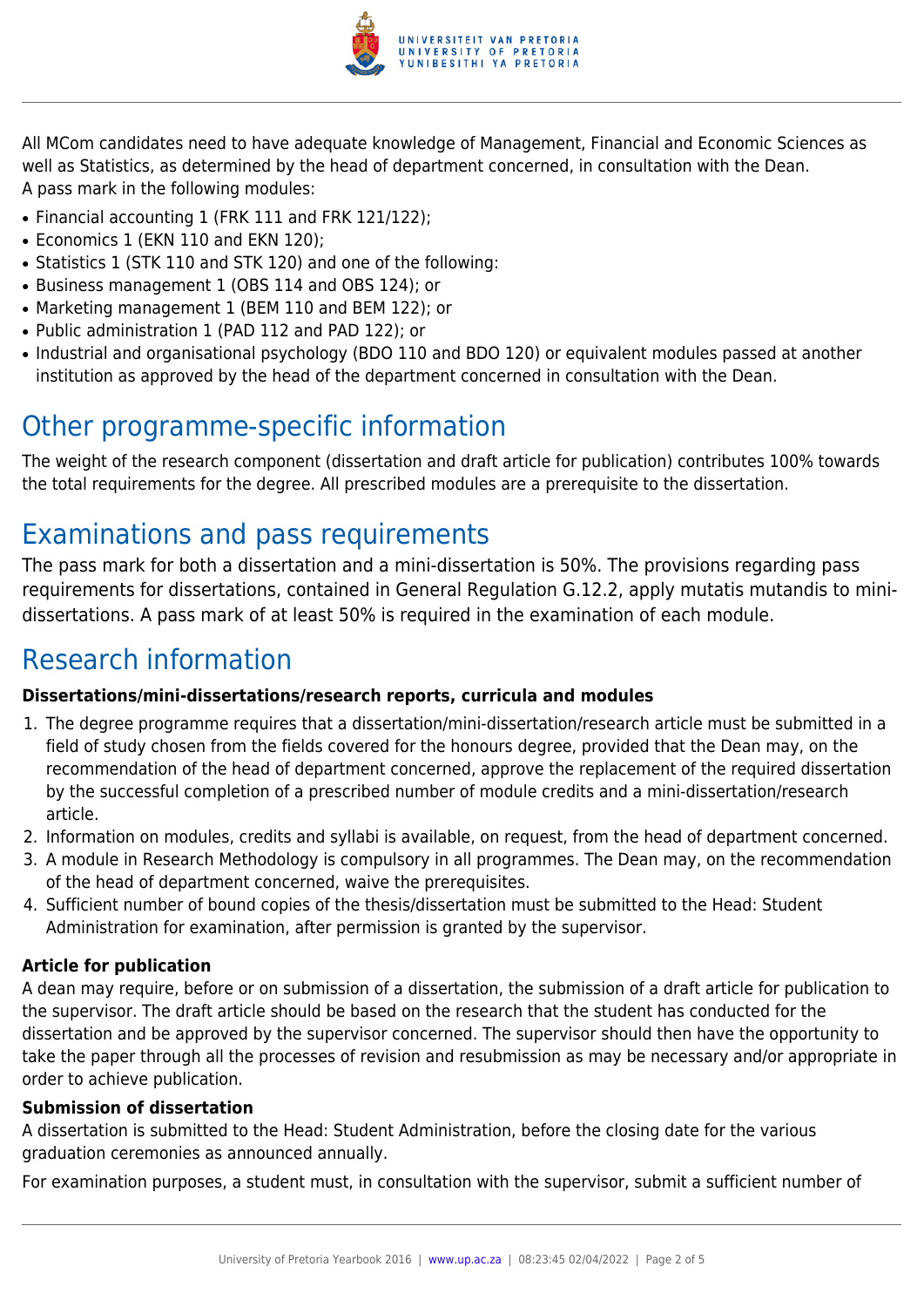

bound copies of the dissertation, printed on good quality paper and of good letter quality, to the Head: Student Administration. Permission to submit the dissertation in unbound form may be obtained from the supervisor concerned on condition that a copy of the final approved dissertation is presented to the examiners in bound format or electronic format.

In addition to the copies already mentioned, each successful student must submit a bound paper copy as well as two electronic copies of the approved dissertation to the Head: Student Administration in the format specified by the faculty and in accordance with the minimum standards set by the Department of Library Services, before 15 February for the Autumn graduation ceremonies and before 15 July for the Spring graduation ceremonies, failing which the degree will only be conferred during a subsequent series of graduation ceremonies.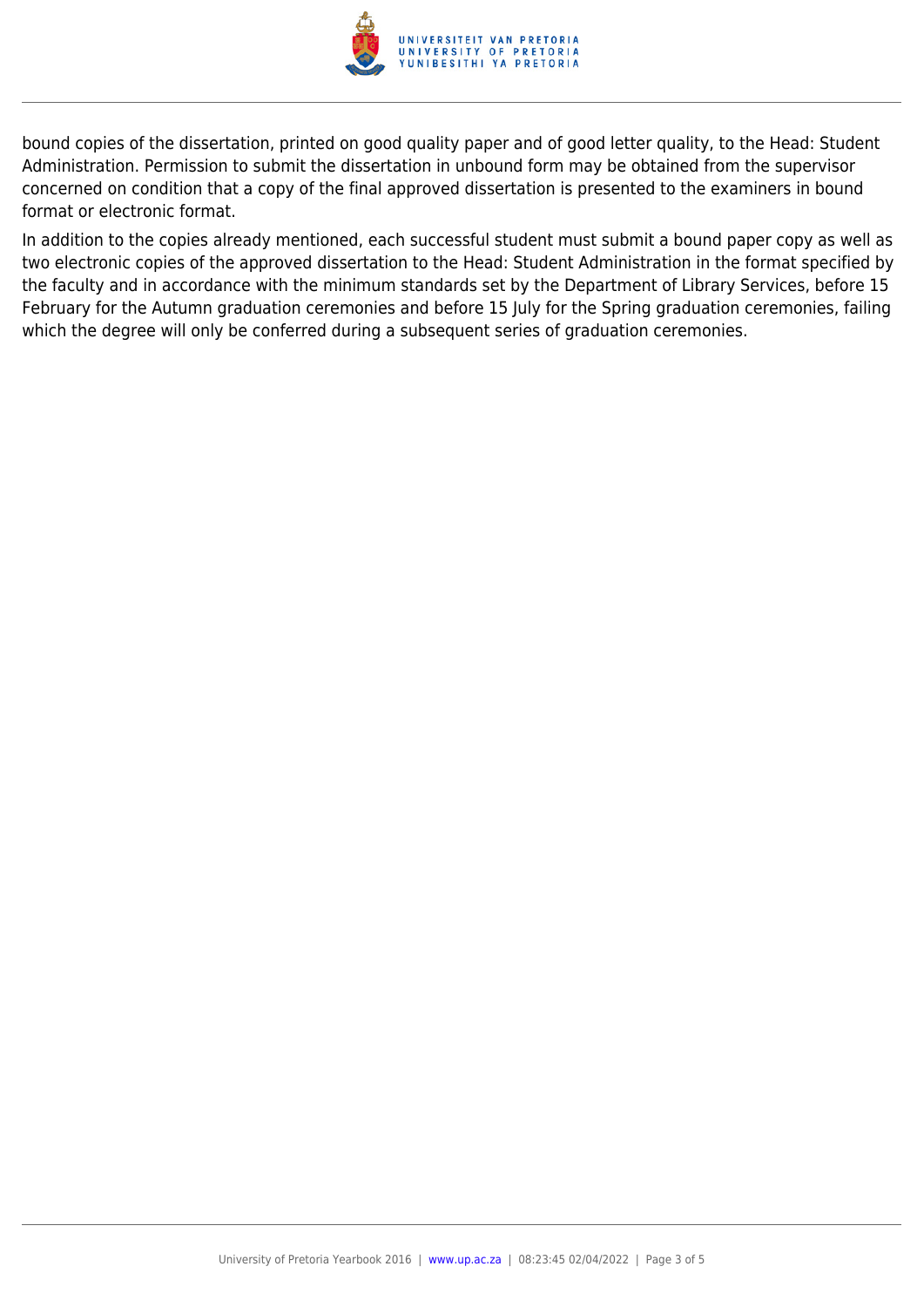

### Curriculum: Year 1

**Minimum credits: 240**

### **Core modules**

#### **Dissertation: Communication management 890 (KOB 890)**

| <b>Module credits</b>         | 240.00                       |
|-------------------------------|------------------------------|
| <b>Prerequisites</b>          | No prerequisites.            |
| Language of tuition           | Both Afr and Eng             |
| <b>Academic organisation</b>  | Div Communication Management |
| <b>Period of presentation</b> | Year                         |